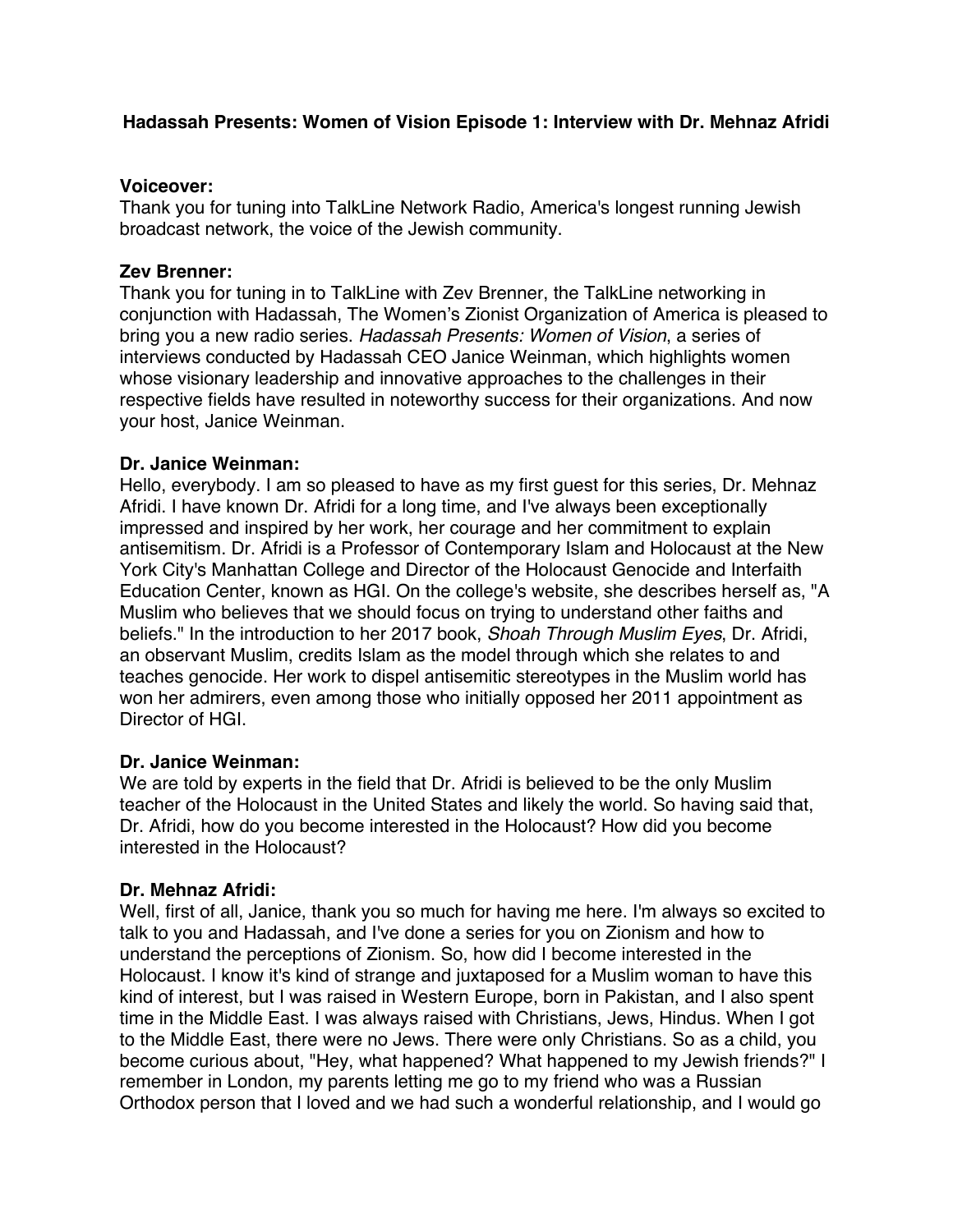to her house and she would come to my house for Iftar, which is during Ramadan and break her fast with me.

### **Dr. Mehnaz Afridi:**

I was shocked there were no Jews. Not only that, but my books were devoid of the word "Israel" or "Jew," and supervisors would come and they would block out the word "Jew" or "Israel." That got me very, very curious. So why the Holocaust? You asked me. When I was an undergraduate at Syracuse University, I was a teaching assistant for Alan Berger who is a Holocaust scholar. Through his class, I became fascinated with the Holocaust. I knew about it, but just in black and white pictures, but this was very, very different for me. It really, really took me on a different level of understanding, not just of the Holocaust, but we did Jewish history. We talked about theology. We talked about Torah. Then when I was a master's student, I actually studied the book of Exodus.

### **Dr. Mehnaz Afridi:**

Then I went to Israel by myself for a five-week course at the Hebrew University where I met many Jews, Israelis, Muslims, Arabs, British, all kinds of people. I was able to come back with the feeling that I felt that Jews and Arabs really wanted the same thing, and that was peace, stability and human dignity. So I wanted to be somebody who wanted to understand what it means to be Jewish, what it means to have the state of Israel, and that's how my whole journey began. I started to interview survivors in Los Angeles and then write my book, *Shoah Through Muslim Eyes*.

### **Dr. Janice Weinman:**

That's so interesting. It really is, and it shows the progression in your life that ultimately ended up the way it did. So that brings me, though, to the next question, which is how do the other non-Jewish communities understand the Holocaust? You went through this experience, but many of them did not. So tell us a little bit about that.

### **Dr. Mehnaz Afridi:**

Well, one of the reasons I wrote my book is that there really is a need for Muslims and Arabs in the world, in Asia, in Africa, in the Middle East to understand what the Holocaust was. My frustration is that there's too much relativization of the Holocaust, not denial necessarily because denial is blatantly in the country of Iran, but relativization, that the Holocaust was just a fog of war. I've had people say things to me like, "Oh, only two million Jews died," and I became so frustrated, Janice, with just this kind of lack of information, the lack of knowledge, lack of education about something that was so tragic and catastrophic for Jews. So I think that non-Jews really don't have much knowledge about the Holocaust.

# **Dr. Mehnaz Afridi:**

A lot of students of mine, they're Catholic in a Catholic college, also don't have much knowledge about the Holocaust and it's really, really important that Catholic students do have this knowledge because of the history of antisemitism that occurred in the church, in the Catholic church and how it wasn't until [inaudible 00:06:40] ... that people started to think about Jews and Muslims differently in the church itself. So I really believe it's my mission to teach people the history, what the Holocaust was about and especially to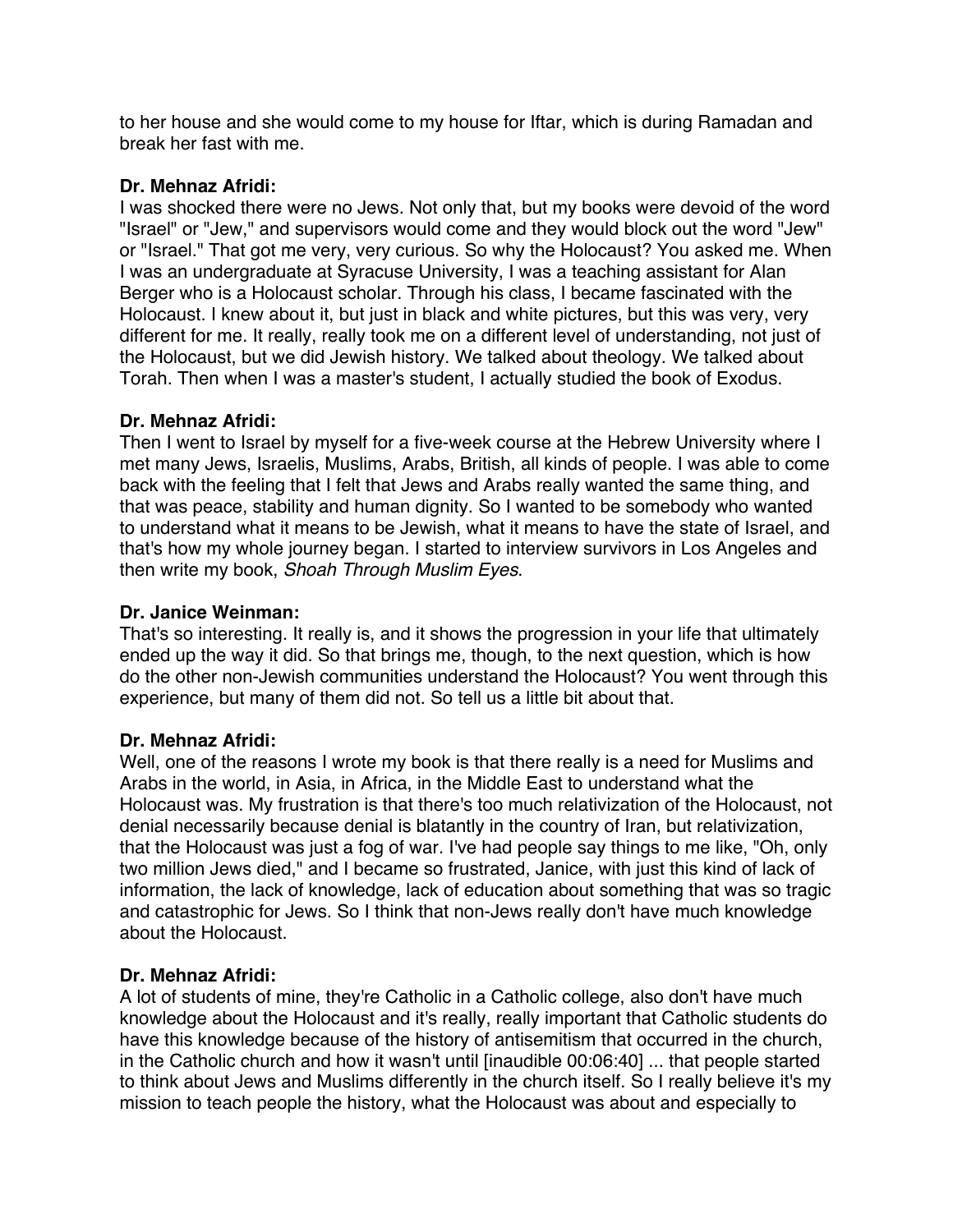non-Jews. I think it's so important for non-Jews to actually do this kind of work because you can reach larger audiences and different ethnic groups through this kind of education.

# **Dr. Janice Weinman:**

That's wonderful. It's really inspiring, as I said before, to hear you. So you mentioned in your first response, the words "peace, dignity and understanding." What perspective does someone of the Muslim faith bring to an understanding of the Holocaust for future generations?

# **Dr. Mehnaz Afridi:**

Yeah, I focus on a verse in the Koran, the Muslim Bible, that talks about how you must speak out against any kind of injustice, even if it's against your own people. If you witness injustice, if you witness false truths, you must speak out. That, to me, is a very powerful verse. Another verse in the Koran that has led me is that God would have made us all the same, but he decided to make us different tribes so that we will be challenged by difference. I think, to me, that message says, "Wow. We are diverse. We need to accept each other." I think the third thing for me in terms of how Islam informs me is that everybody is made equally. In the Koran, Jews are spoken to directly. Christians are spoken to directly. Jews are the children of Israel in the Koran.

# **Dr. Mehnaz Afridi:**

I'm teaching a senior seminar at my school and my Catholic and secular and Muslim students are amazed at how open and diverse the Koran is and how it addresses Jews and Christians in the Koran. I think it's so important for us to read each other's texts, and not just to define each other through the texts, but also to see the rich history of people that are actually Abrahamic faith referred.

# **Dr. Janice Weinman:**

Mehnaz, you have referred quite often to your students. I wondered how the academic community, though, has reacted to your focusing on what has traditionally been the domain of Jewish scholars?

# **Dr. Mehnaz Afridi:**

Well, it's been actually mixed, Janice, and understandably. People don't expect a Muslim woman who is originally from Pakistan trying to do Holocaust work as well as teach Islam. It's a very strange combination, but I think what needs to happen in the field of Holocaust, and this is something I'm trying to do, is to broaden the field. I'm trying to make it more relevant globally. To be honest, I want it to be less male white dominated. A lot of the scholars are not Jewish. They are Christian scholars. So that's one of my goals. The other goal for me is to be able to be an expert where I can take women, like I did a couple of summers ago, the Sisterhood of Salaam Shalom, to Auschwitz and I was their teacher. I took them to Berlin where I told them the history of Jews, but also the history of contemporary Islamophobia. I think those things are so important and they're real experiential things that we need to experience, but with somebody who really is an expert in this field.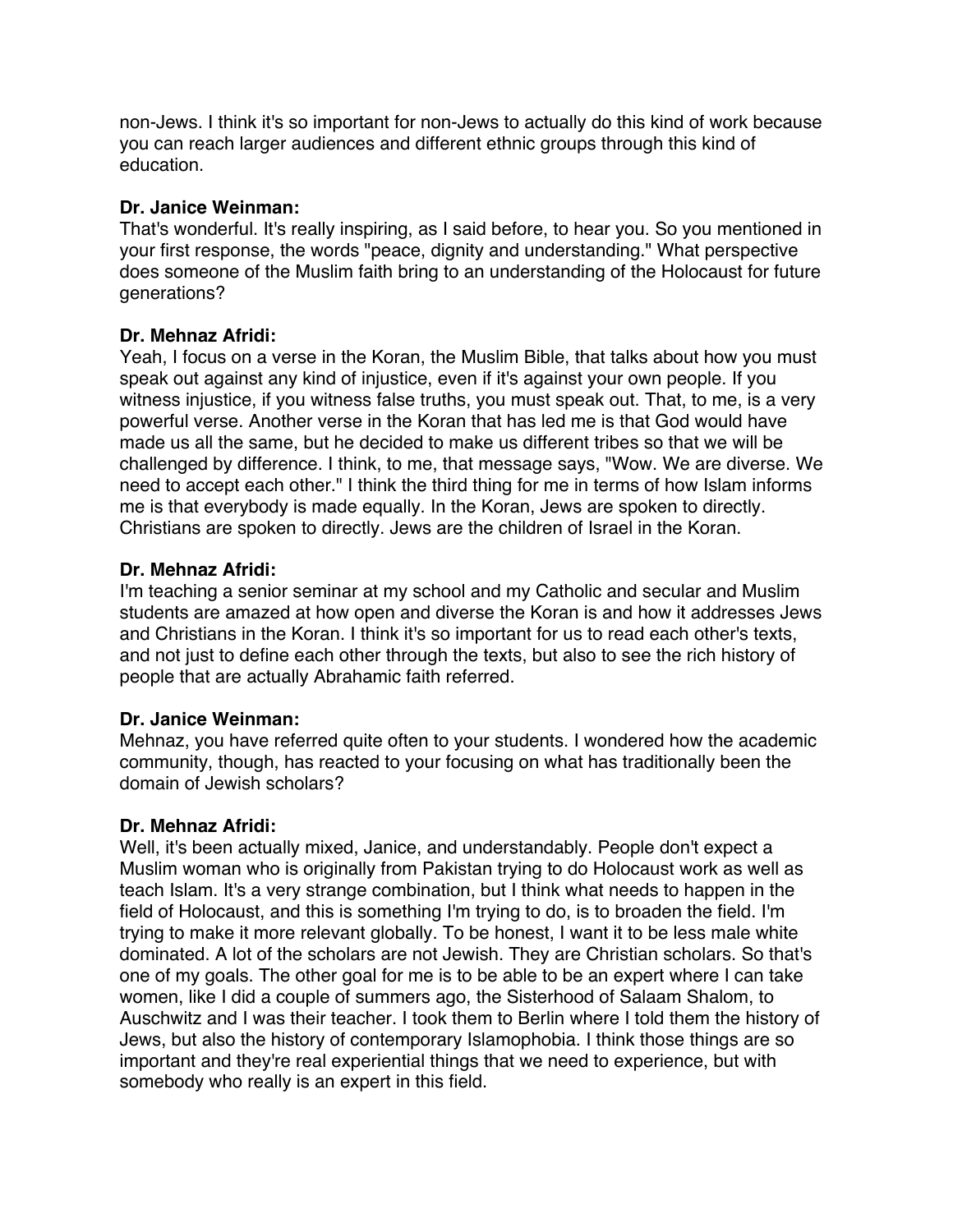### **Dr. Janice Weinman:**

You just said that the field has traditionally been populated by white males. You are a woman, a non-Arab Muslim, a Pakistani and an academic. What role do you think these different worlds play in your work?

### **Dr. Mehnaz Afridi:**

I think I want to just quote Amin Maalouf who has written a book called *In the Name of Identity: Violence and the Need to Belong*, and he says that we are made up of many different things and we experience very many different things in our lives. For us, it's really important to understand difference and to be comfortable with difference, but not to make it the same. I think my background, Asian, Muslim, woman, Pakistani, and I'm an American really essentially, and grateful to be an American because this is the only country that would allow me to do the kind of work that I'm doing. It's really amazing. If there's any hope we have in the United States, it's about saying we have religious freedom. We have people like Mehnaz who is a Muslim heading a Holocaust center at a Catholic college. These are stories that need to be told around the world, and I think more people should be doing exactly what I'm doing.

### **Dr. Janice Weinman:**

Thank you, again. Women in leadership roles have often had mentors. What role has mentorship played in your career and how have you served as a mentor for others?

### **Dr. Mehnaz Afridi:**

That's a really important question because I think mentorship that I feel the last few years with my students has been lacking. I try to garner that. I try to talk to my daughter about mentors and who she admires as women. For me, a [inaudible 00:12:01] woman, we've had so many Pakistan, Turkey, Senegal, Uzbekistan as well as Bangladesh. So you have all of these wonderful leaders, but yet you have this patriarchy in these countries. But the freedom to lead as a woman has always been there in my heart. Our prophet Muhammad married a business woman who was way more powerful than him. She proposed to him. She is a kind of icon for me for thinking about Mary in the Koran, Miriam. She's an icon to me. So there's religious, political.

# **Dr. Mehnaz Afridi:**

I had some great professors when I was an undergraduate who were a feminist scholars. I had great professors when I was a graduate student who were Orthodox Jewish scholars. So I've been surrounded by beautiful and amazing mentors, and I try to do the same with my students at school. A lot of women work with me. I've had an assistant work with me for four years and she says, "Oh my God. Dr. Afridi, you're like a mentor to me," and that's a beautiful sentiment. I think women are nurturing, but also professional and caring in a way that's really important.

### **Dr. Janice Weinman:**

We know that you may have had many detractors as well as admirers in your career and your life. How have you dealt with the challenges of the people that have criticized or doubted you?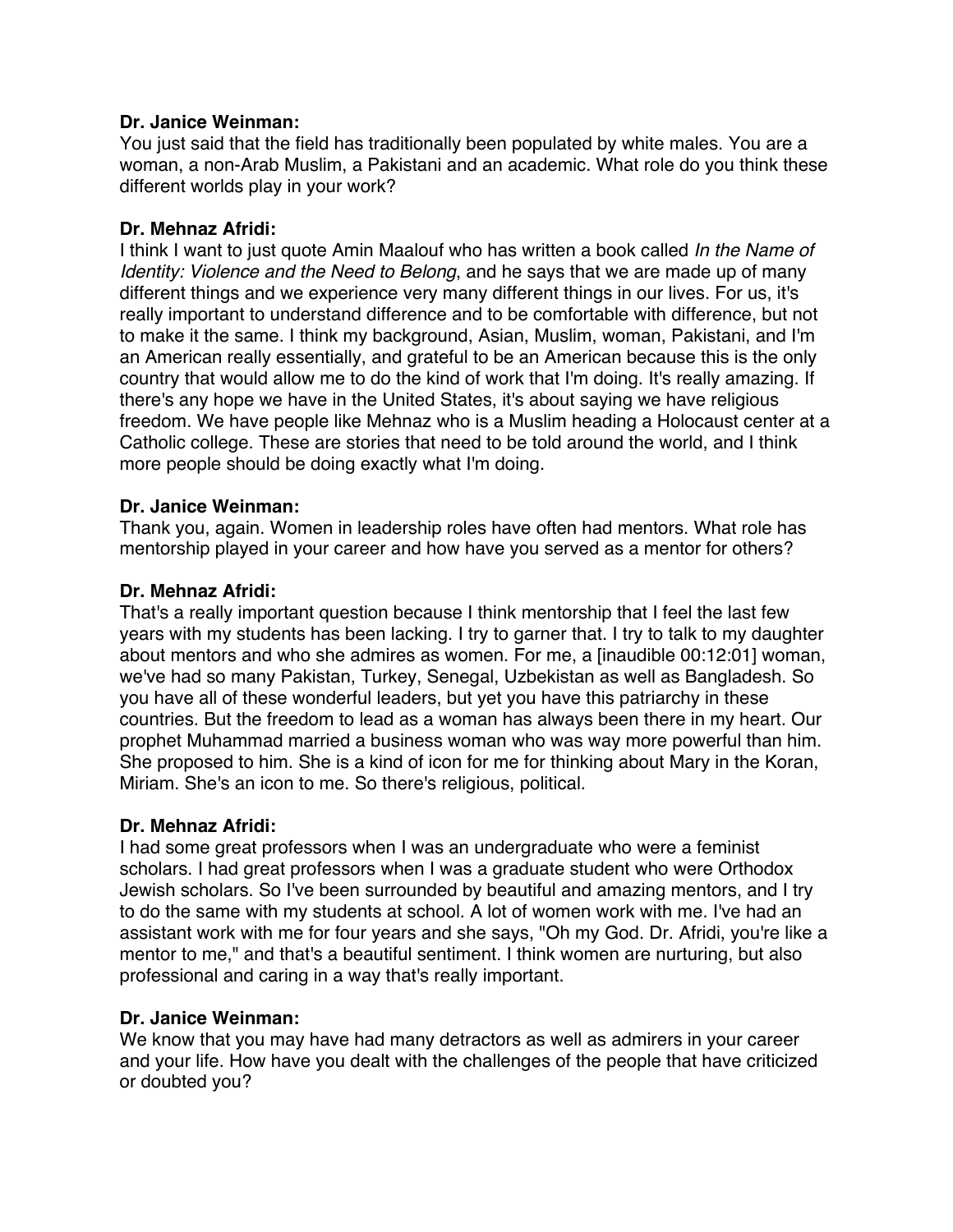### **Dr. Mehnaz Afridi:**

Yeah. That's a really good question, Janice. Honestly, when I joined Manhattan College in 2011, I was frightened. I think my husband was more frightened for me physically, but I was scared. Coming to new environment from Los Angeles, I didn't know what to expect and there was a lot of pushback against my position because I am not Jewish. There was a lot of mistrust between, and there is sometimes, mistrust between Muslims and Jews. But really, I think what hurt me the most was when people would say things like, "I wish you had hired a neo-Nazi and not a Muslim." That really, really made me pause and I thought to myself, are we this badly off, Jews and Muslims, that we can't even trust each other in terms of one's history?

# **Dr. Mehnaz Afridi**:

I'm not at all talking about survivors or carrying on their memory. But I did my work. I've been to the death camps. I've worked with people like Michael Berenbaum and Alan Berger. These are renowned people who supported my position. Then to have that kind of pushback was very disappointing. But I will say something, though, in the last almost 10 years, those detractors have been quoted by people and they have said, "If we could only have someone like Afridi, then everything would be wonderful." So I guess what I'm trying to say is you have to understand that there is mistrust between Jews and Muslims, but you have to set an example. I didn't say anything to them, but I did a lot of work at my center. I grew it internationally and nationally.

# **Dr. Mehnaz Afridi:**

I focus on the lessons of the Holocaust. I do work on other genocides and interfaith education, and I think that's something all campuses need. We have a huge problem of antisemitism on campuses which upsets me. We don't at our college. You should ask why. I'm the Muslim student association director. My students come to me and say, "Dr. Afridi, we want to bring so-and-so." Normally, I say yes because my kids want to do cultural programs or Islamic programs, but if they say they want to bring someone who is hateful or mistrustful of any group on campus, I will say no, and that is leadership, Janice. We need better leaders on our campuses. We need better leaders who can stand and say, "No, this is not the way to have a conversation when you bring someone antagonistic into the mix of, at least, student life."

# **Dr. Janice Weinman:**

Well, you certainly are a leader. You've touched on the campuses. The rise of antisemitism on campuses around the world and here in the United States is dramatic and very, very disturbing. When you see something, as we did at the Capitol recently with people wearing t-shirts that indicate that Auschwitz was not enough or that not enough Jews had been killed, how do you react to that? How do you share your views on that so that people understand the consequences of that kind of behavior that is growing in this country and elsewhere?

# **Dr. Mehnaz Afridi:**

Well, of course, I'm a teacher educator first, so I bring all of these images actually, Janice, into the classroom. I bring them in the classroom. I go back to the Charlottesville demonstration, march. I talk about symbols. What does the Confederate flag mean?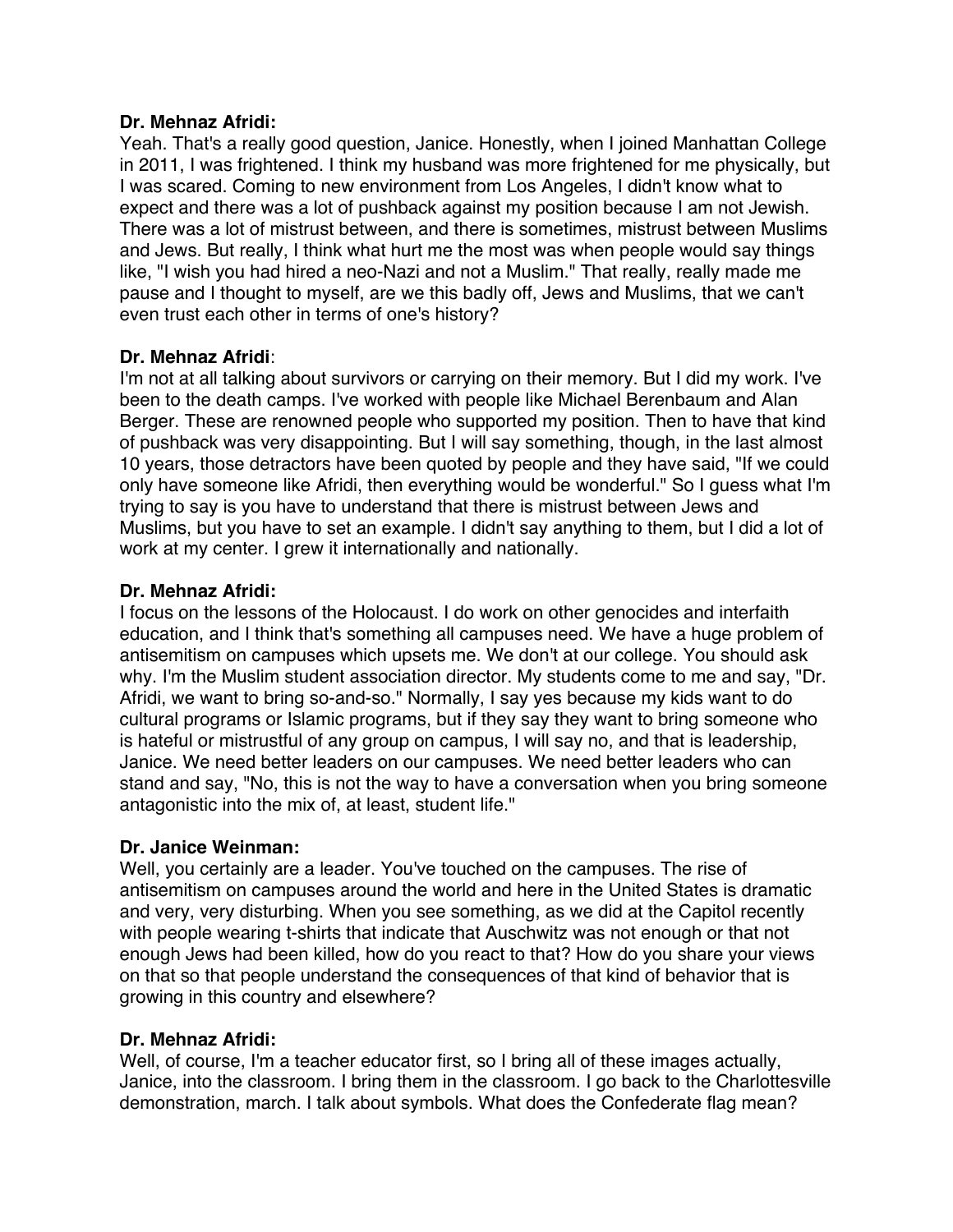What does Auschwitz six million never enough mean? You have to bring these things in and have conversations. First, you ask your students, "How do you react? What do you say? What does this mean to you?" And usually, it doesn't mean much and they don't even really understand what the Confederate flag stands for. So, recently, I gave a talk for Sonoma State University precisely on this. I compared the antisemitism and Islamophobia and brought in January 6 into the conversation because also, these people in the Capitol Hill are anti-immigrant, they are anti-Muslim.

# **Dr. Mehnaz Afridi:**

We had to deal with the Muslim ban where my daughter was eight or nine years old where she was frightened that her mother was going to be deported, even though I'm a citizen. So these are ways that we're making our future generation feel other and not American. That, to me, is worrisome. That's why I bring it to the classroom. I bring it in my programming. I have a program coming up on white nationalism, antisemitism and racism. So these are important conversations, but they have to be head-on, but not divisive conversations because I want everyone to be able to participate in this conversation and not feel like they're not welcome. That's a very challenging thing, but we can do it.

# **Dr. Janice Weinman**:

We certainly can. Let me ask you something else, and that is you primarily deal with college students and with the academic community and with adults. Hadassah was at the forefront of ensuring the passage of the Never Again Education Act, which provides Holocaust education to K through 12. I wondered, how do you see getting to the younger generations being accomplished? We are trying so hard for the next generation to understand what it is that hatred and bigotry and antisemitism can do. I wonder what your thoughts are with regard to that generation.

# **Dr. Mehnaz Afridi:**

Yeah. Those are, again, very good questions, but I think part of some of the projects that I haven't mentioned that I'm involved with are with Muslims who are interested in Holocaust education. Recently, I've just been asked to be on another board helping actually a group of Turks, myself and some Moroccans building a curriculum in Brooklyn for high school. I think this needs to be happening, Janice, that we should be building curriculums that are not coming necessarily from Jews, but non-Jews because the way that you understand the Holocaust is very different. This is why I think it's important to look at what I do in my work. I also talk about rescue stories, Muslims who rescued Jews. Christians also rescued Jews. There's many, many stories in terms of the Holocaust. Every time I teach a Holocaust class, I find new information, new data, new stories.

# **Dr. Mehnaz Afridi:**

Recently, I also built an exhibit at Manhattan College in honor of Herman and Lea Ziering who were survivors, but Herman Ziering was very special because he was a Nazi survivor and he also worked with ADL and Abe Foxman. But why did I want to tell that story? I wanted to break the stereotype of survivors. I wanted to show that these survivors were people who came out, they went and they hunted Nazis and they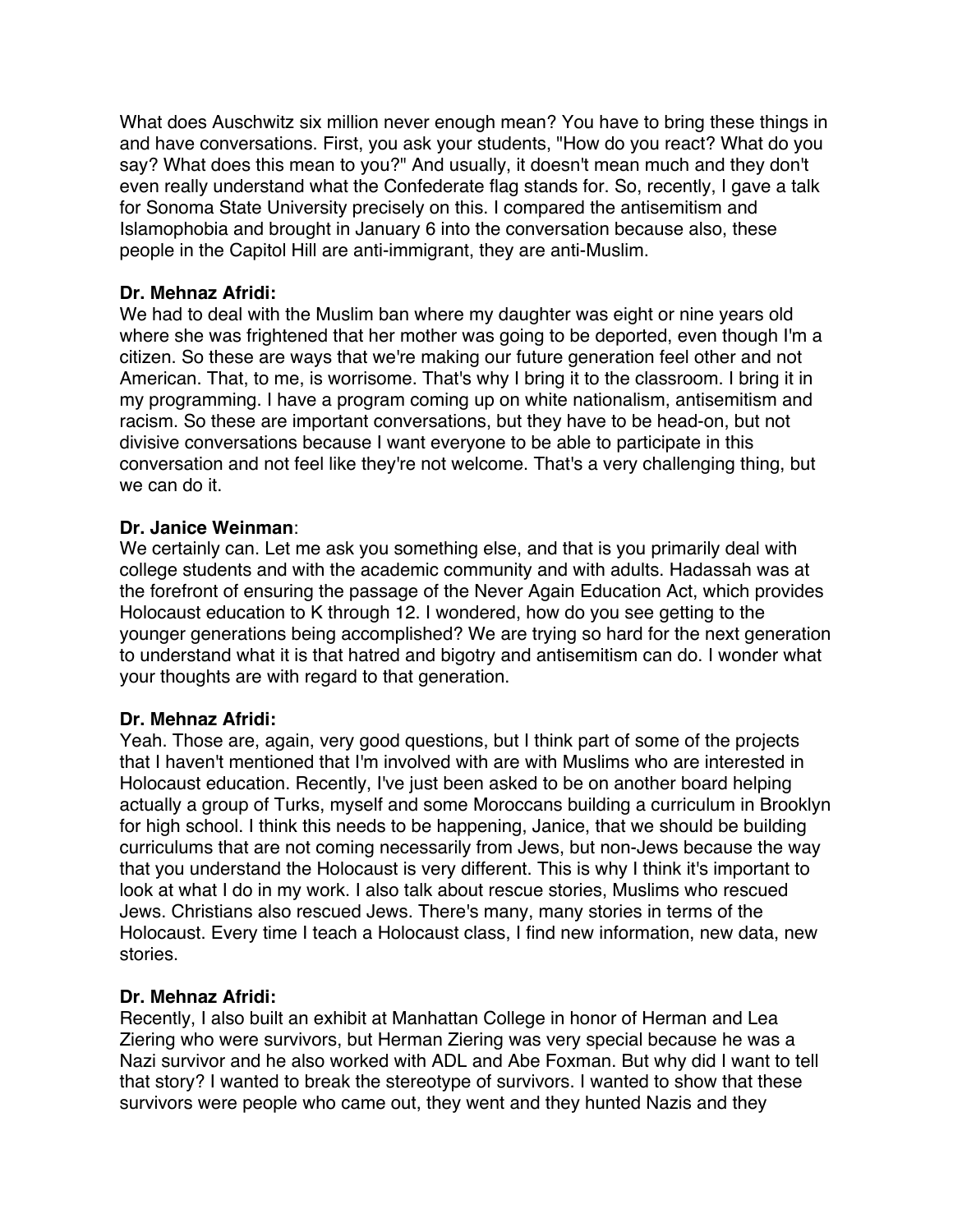indicted them. So there's different ways of teaching the Holocaust. I think kids are really interested in that. I had trained 14 of my students. They wore Nazi hunting t-shirts. They felt very empowered. They took people around the exhibit. They were knowledgeable about the exhibit. So you have to get them involved in a way that they feel like they're doing something that is active and that they themselves are the force of education, that they themselves are the kernel of truth in some ways.

# **Dr. Mehnaz Afridi:**

I think we overlook that by saying, "Oh, well, let's just read Anne Frank." I love Anne Frank, but we can't just do that. We need to do more and do more around Anne Frank. Maybe introduce a story about slavery and Anne Frank. Look at these things as if they're connected rather than disconnected, so it doesn't become a racist book or it doesn't become just a Jewish text. I think those are really important ways of [inaudible 00:22:15] ... that I would love to work on more, but I'm one person. Yeah.

# **Dr. Janice Weinman:**

Mehnaz, this series is called Women of Vision. Clearly, we started the program, the series with you because you have great vision, and as I said at the very beginning, immense courage. I'd like to ask you something about being a woman. You have a wonderful family, a husband, two children. Do you feel that there are undue pressures as a woman, and as a mother, that are put upon you given the kind of work that you do? Do you feel that you're putting your family in jeopardy in any way by virtue of pursuing the issues that you are?

# **Dr. Mehnaz Afridi:**

I think as a woman and somebody who is a director and associate professor, mother, sister, daughter it goes on, I really do believe we're very multifaceted, but I think we're constantly working harder still to be somehow equal in the eyes of patriarchal culture. But I also feel that being a woman gives me access to ways of thinking that I don't think men have. I'm seeing that as somebody who's read philosophy and has very different kinds of philosophy. I see that difference. I'm just reading Hannah Arendt and I'm just marveling at still her language and her depth of thinking about society. So I think being a woman is really important. I don't think, and I hope not, that my family is in jeopardy and I always pray for that, but I also think I am not an angry Muslim. I'm not there to politicize education. I'm there to build bridges, and that's really my goal and my hope. I think Muslims and Jews and Christians have heard that very clearly from me.

# **Dr. Janice Weinman:**

Hadassah is also an organization whose mission is to build bridges. We do it in our hospitals where we serve everybody and we do it through our youth villages where we provide services to students from all over the world who really need support. I wonder, in this day and age, how you see bridges being built through different cultures, different nationalities here in the United States and in other parts of the world?

# **Dr. Mehnaz Afridi:**

I think the United States' nonprofit work is just amazing. I wish people would focus more on organizations that are building these kind of bridges. One of the organizations, I met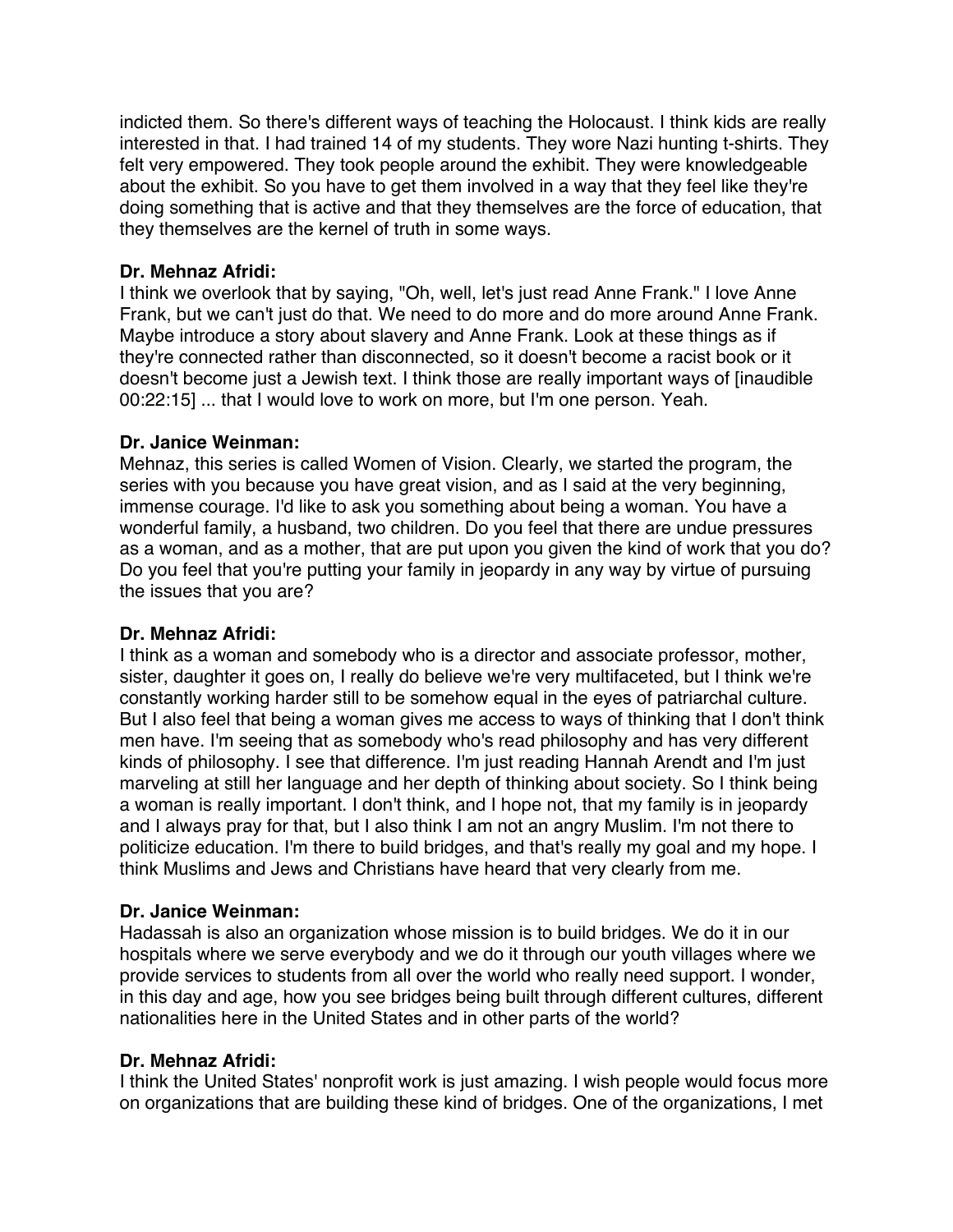with Sisterhood of Salaam Shalom that I think is really doing amazing work. I think that Hadassah is doing amazing work. I think the Arava Institute in Israel is doing amazing work. I have been on their advisory board forever and I love them, and they are doing amazing work in the most challenging way, bringing Palestinians and Israelis together through the environment. What a cool idea. These are the kinds of things we need to start thinking about. We share water, we share air, we share our earth. Look at climate change, right? These are the things that are cutting edge and that students are really invested in.

# **Dr. Mehnaz Afridi:**

Even younger people are invested in climate change. My daughter talks about global warming all the time. So I think these are ways to build bridges. We share this commonality together. There are amazing programs going on in places like Sarajevo where I go every year, and also in Venice. Pakistan where I was born, there are people. There's a young man from Islamabad applying for a Fulbright to come and work with me on the Holocaust. So these are amazing pockets of light and hope that we only have so much in our lives. If we can do a little bit of justice or help or encourage, then that's all we can do. But at least we have done something, as small as it seems, in the world to bring and build those bridges as you say, Janice.

# **Dr. Janice Weinman:**

Well, you certainly bring light and hope. So we hope that will be extended beyond this conversation, beyond what we are doing and through the wonderful work that you will continue to do on behalf of so many of us. Thank you much.

# **Dr. Mehnaz Afridi:**

Thank you so much, Janice. It's always an honor to be with you and speak with you. I really applaud Hadassah's work. It's amazing.

# **Dr. Janice Weinman:**

Thank you.

# **Dr. Mehnaz Afridi:**

Thank you.

# **Dr. Janice Weinman:**

The honor is very mutual. Thank you so much. You have just heard an interview with Dr. Mehnaz Afridi who is a Professor of Contemporary Islam and the Holocaust at New York City's Manhattan College and Director of its Holocaust Genocide and Interfaith Education Center, known as HGI. This series is intended to bring to you the voices and the opinions and the views of women of vision. We are really pleased that Dr. Afridi was our first guest because she brings so much in terms of vision, in terms of the help that she has provided to others, in terms of the education that she has ensured others receive with regard to bigotry, with regard to antisemitism, with regard to genocide. We can think of nobody who is a better voice of courage and a better voice of hope than Dr. Mehnaz Afridi, and we thank her again for the work she does, for the courage she exhibits and for being the person to launch our series. Thank you, everybody.